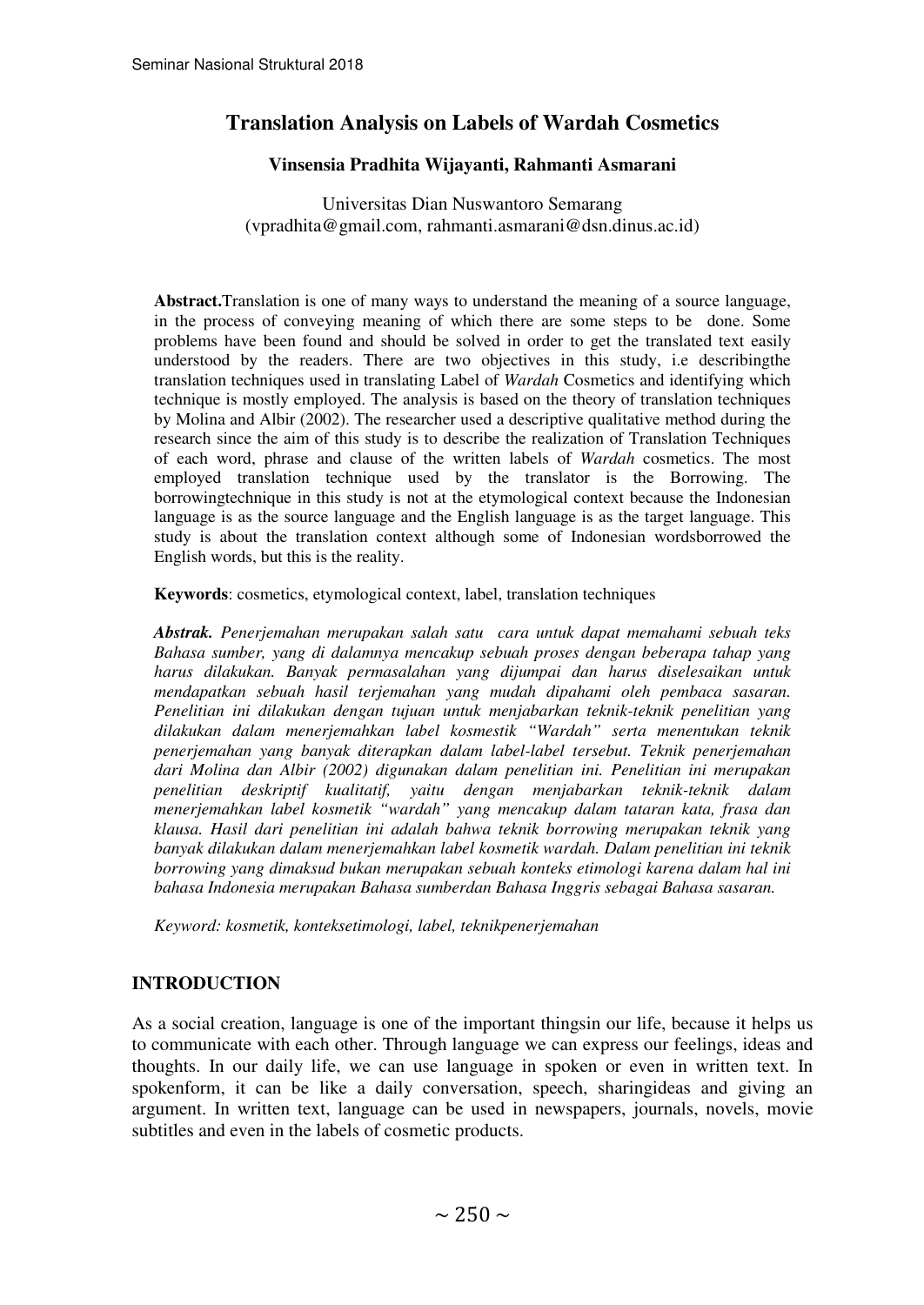Nowadays, English has already become International language. It is really important to learn more about English language, because this language has their own characteristic and of course it isdifferent from our mother tongue, the Indonesian language. However, misunderstanding in learning the English language will make a problem. So, sometimes the combination of both languageswill help to understand the meaning. According to Newmark (1988:28), translation is rendering the meaning of a text into another language in the way that the author intended the text. Newmark's statement means that a text should be the same with the author's thoughtwhen it is translated. When spoken or written language changes into another language, it is called translation. From this definition of translation, the translator should deal with two or even more different languages. Similar tothe previous explanation that language has their own characteristic, it means that language depends on the culture of people in certain region. The cultural difference shown by language is clearly seen in the form of words or vocabularies ( Simatupang 1999:56 ) and it is called cultural words. In translation subject, the difference between culture and language is interesting to study which becomesthe most difficult problems in translating. A translatormay face difficulties to translate two different languages because it is related with the difference in culture. In fact, the translator should make sure that there is a bridge that can relate the two different languages. The density of information is very important. The translator may add some information if it is needed, so it will help the readers to understand the message.

As explained before, the researcher focuses on analyzing words, phrases, and clausesby using translation techniques approach on written text especially in cosmetic labels. One of the Indonesian localbrandsof make-upis*Wardah*under PT. Paragon Technology and Innovation that focuseson beauty industry. The company was founded in 1985. The first name was *PT. PusakaTradisiIbu* then it was changed into PT. Paragon Technology and Inovationin 2011. At the beginning, this company only producedhair care, thenin 1995 it started to produce Wardah Cosmetics. Wardah Cosmetics has already used the two languages Indonesian and English in their label. The Indonesian language will help Indonesian people to understand the compositionand the explanation about the product, then the English language will help the foreign customersofWardah to understand the compositionand the explanation about the product, too.

As we all know that cosmeticsis usedto improve our appearance either for fashion or art. In this era, cosmeticsbecomesmust-have product for woman not only in Indonesia but also around the world. It means that the information of the product is very important for customersespecially if the product is used by international people. Information about the product can be seen in the label. In general, a label is a piece of paper which is written or printed information about the product. The labels of product usually mention the ingredients, the steps, and the legislation that it is for food, cosmetic, cloth and so on. To translate the labels, the translator needs the theory of translation techniques, so the translator would make the translation readable to the readers.

Molina and Albir's theory about Translation Techniqueshas been applied as the framework in translating source language into target language of this research, because Molina and Albir's theory is one of the detailed and popular theories. There are many researchers who have used this framework in their research of translation techniques. The process of translating words or text from one language into another is called translation.Newmark (1988), states "rendering the meaning of a text into another language in the way that the author intended the text". It can be said that translation is transferringidea from one language into another language without changing the meaning, or in the other hand,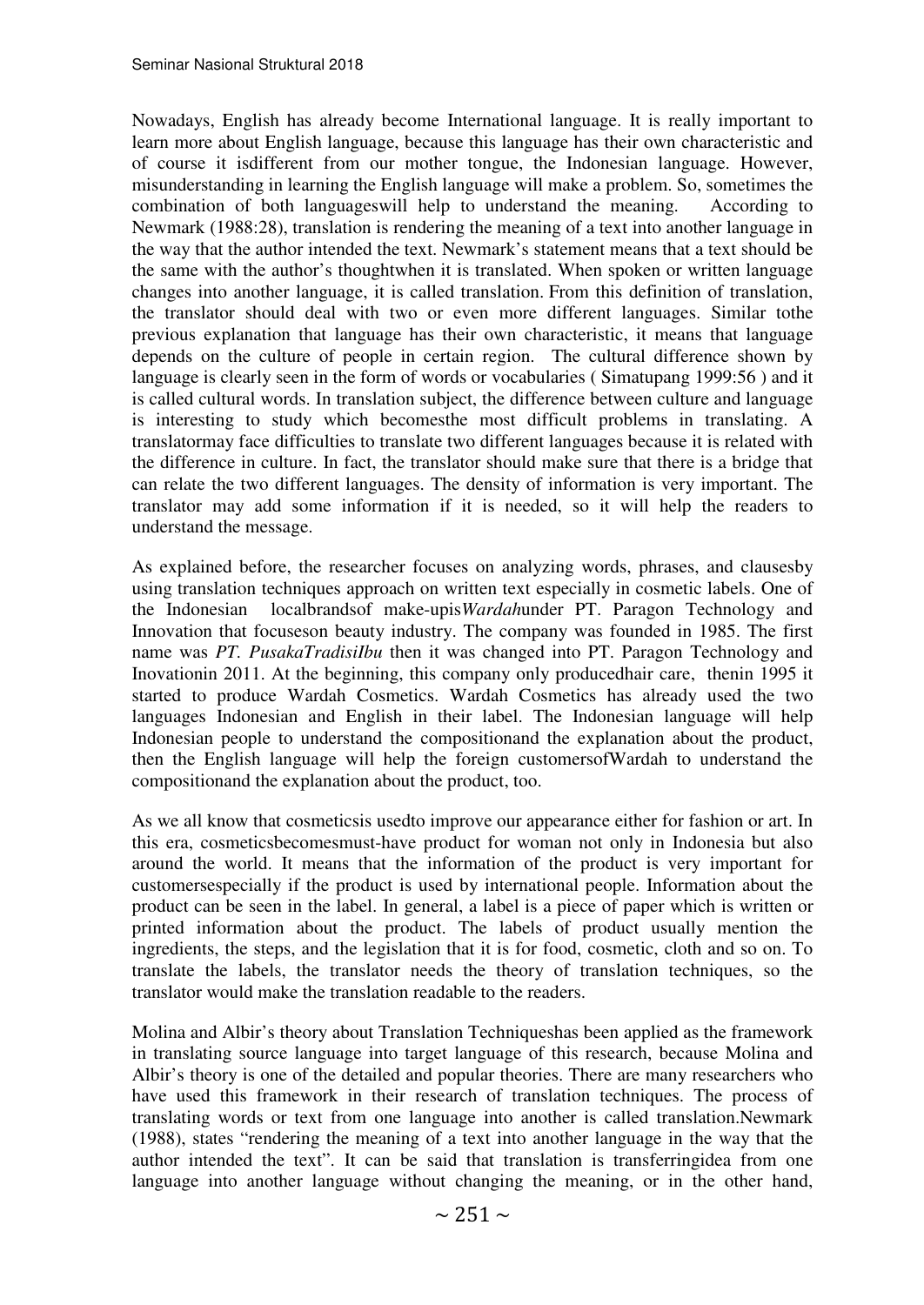translation is the process of transferring thoughts and messagesfrom SL (source language) into TL (target language) in the written or spokenform, forexample, translating English language into Indonesian language or Indonesian language into English language. Cosmeticsis used to improve our appearance either for fashion or for art and is intended to be applied externally.

## **Method**

In conducting the research, the researcher determined the research method that would be used. This chapter discusses the research method used in this research including research design, unit of analysis, and source of data, technique of data collection and technique of data analysis. Descriptive qualitative method has been applied in this research to analyze the data. The data were taken from Wardah Cosmetic labels producedby PT. Paragon Technology and Innovation. Here, the researcher chose the body care labels translated from the Indonesian language into the English Language. The researcher chose 10 products of Wardah cosmetics.It is because not all of Wardah products usetwo languages in their label. The translator only chose label that mentions two languages.

#### **Findings and Discussion**

The researcher classified translation techniques used by translator in the product. Molina and Albir theory is applied to categorize and identify the techniques of translation. The result can be seen on the table below.

| N <sub>0</sub> | <b>Translation Technique</b>  |             | Data | <b>Presentage</b> |
|----------------|-------------------------------|-------------|------|-------------------|
|                | Borrowing                     | Pure        | 58   | 48.33%            |
|                |                               | Naturalized | 18   | 15%               |
|                | <b>Established Equivalent</b> |             | 16   | 13.33%            |
| 3.             | Literal                       |             | 12   | 10%               |
| 4.             | Amplification                 |             | q    | 7.5%              |
|                | Reduction                     |             | 6    | 5%                |
| 6.             | Transposition                 |             |      | 0.84%             |
| Total          |                               |             | 120  | 100%              |

The researcher already explains that there are 55 sentences found on 10 labels of Wardah Cosmetics. Afterwards, the researcher classified the main data based on Molina and Albir theory and there are 120 data consistingof words, phrasesand clauseswith 6 Translation Techniques.

From the Table above, wecan see there are 6 techniques found with 120 data in this reserach. The most techniques used in translating labels of Wardah cosmetics is Borrowing Techniques that are divided into Pure Borrowing Techniques and Naturalized Borrowing Techniques. The Pure Borrowing Techniques with 48.33% has 58 words based on the data. Then there are 18 data found in labelsof wardah cosmetics with 15% categorizedinto Naturalized Borrowing Techniques. The total precentage of Borrowing techniques is 63.33%.

The next techniques is Established Equivalent. According to the data, Established Equivalent techniques have 13.33% with 16 sentences. The other techniques that are used to translate the label of Wardah cosmetics is Literal Techniques. The Researcher found 12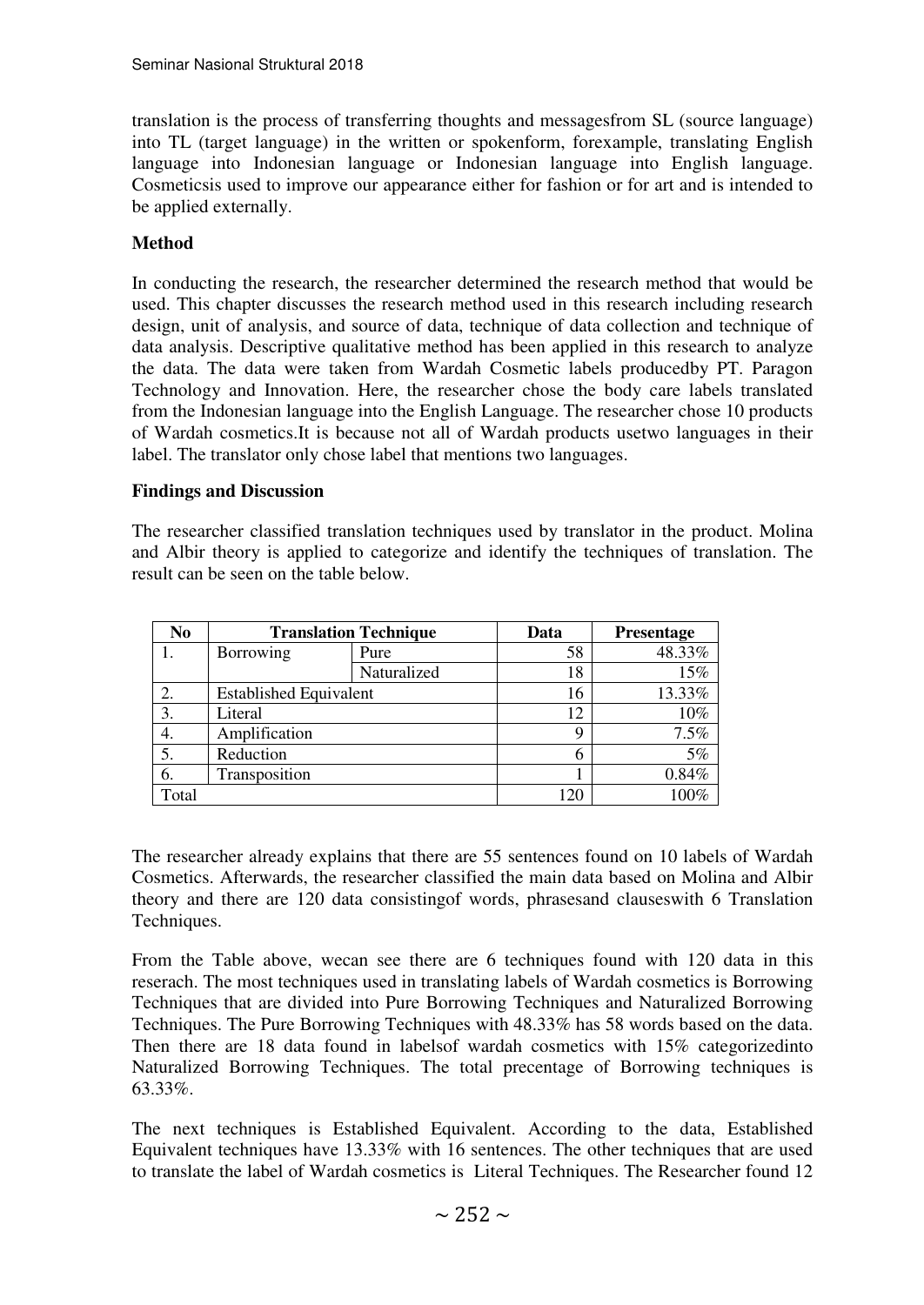data with 10% that is related with this techniques. Then, Amplification techniquesarealso found in this research. There are 9 words found with 7.5% and are classified to Amplification techniques.The two last techniques are Reduction and Particularization techniques. The First is Reduction techniques. From the finding, it can be seen that this techniques has 6 data with 5%. The last is Particularization techniques. This techniques only has 1 data with 0.84%.

#### **1. Borrowing**

Borrowing is the literal translation of a foreign word or phrase; this techniqueisdivided into two: pure borrowing (without changing the Source Language and Target Language) and naturalized borrowing (where the spelling or pronunciation word in Source Language changes in the Target Language). Dealing with the findings, there are 76 data found with total percentageof 63.33% that is divided into 58 dataof Pure Borrowing and 18 data of Naturalized Borrowing. The researcher gives some examples of each technique below.

#### **1.a. Pure Borrowing**

| Source Language                                                                            | Target Language                           | Label |
|--------------------------------------------------------------------------------------------|-------------------------------------------|-------|
| Gel multi-fungsi dengan kandungan Aloe Vera   A multi-purpose (multi-function)   Label 1 : |                                           |       |
| natural yang memberikan kelembaban ekstra $\left $ gel enriched with organic Aloe Wardah   |                                           |       |
| dengan efek menenangkan serta mendinginkan   Vera that gives an extra   Hydratin           |                                           |       |
| kulit yang kering dan memerah akibat sinar moisturizer and cooling-soothing $g$ Aloe       |                                           |       |
| matahari.                                                                                  | effect to calm your reddened and Vera Gel |       |
|                                                                                            | dry skin stimulated by the sun.           |       |

From the data above it can be seen that the word *Gel* categorizes into Pure Borrowing Technique because the word *Gel*is used in the Source Language and Target Language. Here, the translator translates the source language into target language purely without changing the word. The excerptis in accordance with the purpose of pure borrowing technique thatis used to translate the word or sentence straight from the source language.

In addition, the translator keepsthe word *Gel* in the source language and the target language because the source language has the same meaning as the target language. The word *Gel* is a common word in the source language and target language, so it makes the readers easy to understand the message of the label. Based on the context of the excerpt above, *Gel* means a substance that has a thick, clear and slightly sticky texture. So, the reader will imagine the same thing after reading the word *Gel*in the label.

*Wardah White Secret Intense Brightening Essence*preservesthe identity of the product. It helps the customer to identify the product of Wardah Cosmetics. In the source language and target language the word *vitamin E* has same meaning. *Vitamin E* is useful for promoting healthy skin and hair that contains a fat-soluble vitamin, and its antioxidant properties (www.make-upusa.com). Furthermore, the translator un-translatesthe word *vitamin E*, to make the target readersin the target language understand with the message in the label of Wardah Cosmetic.

| Source Language                             | <b>Target Language</b>  | _abe] |
|---------------------------------------------|-------------------------|-------|
| Gel multi-fungsi dengan kandungan Aloe Vera | multi-purpose<br>multi- | .abel |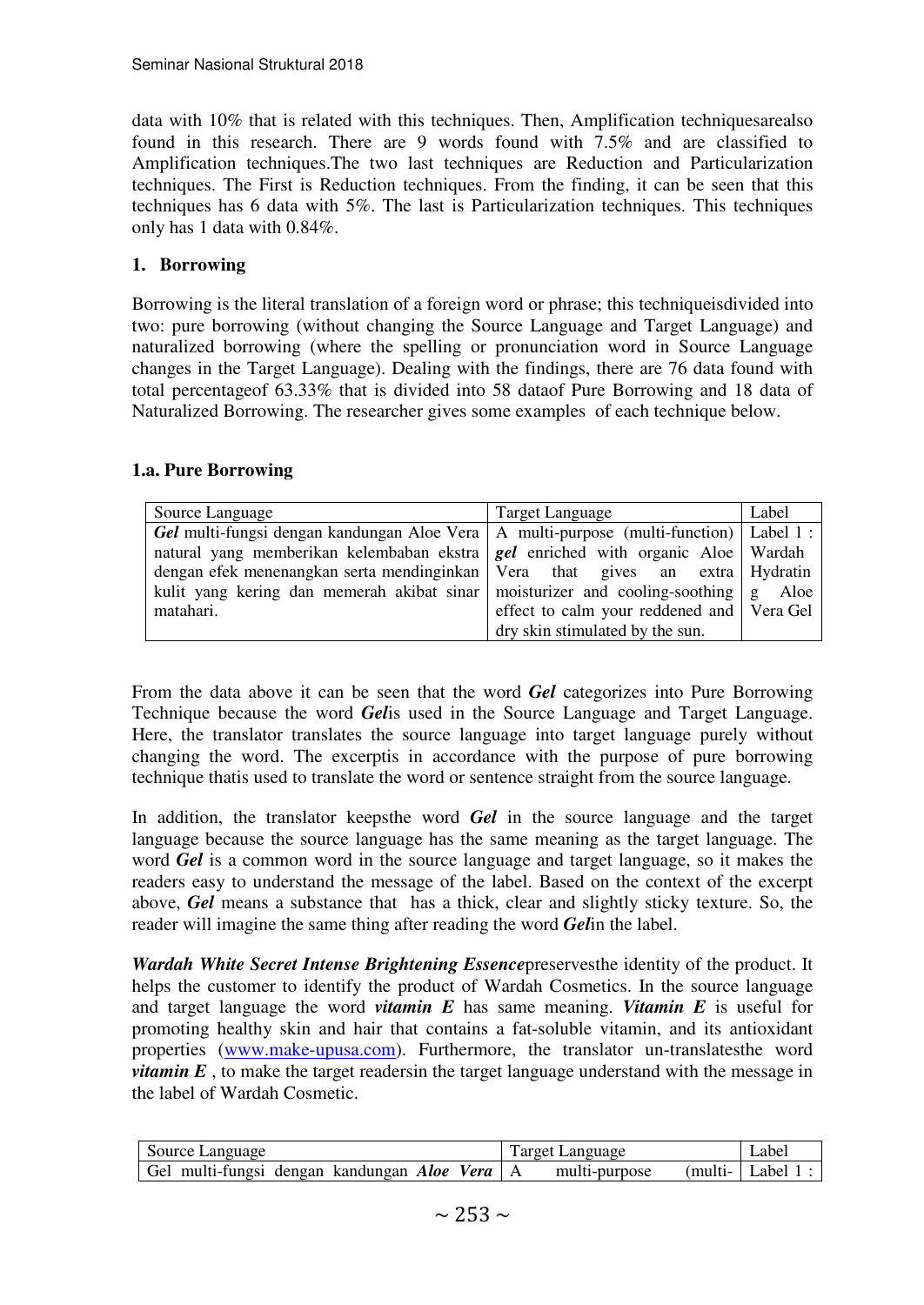| natural yang memberikan kelembaban ekstra function) gel enriched with Wardah               |                                         |  |
|--------------------------------------------------------------------------------------------|-----------------------------------------|--|
| dengan efek menenangkan serta mendinginkan organic <i>Aloe Vera</i> that gives an Hydratin |                                         |  |
| kulit yang kering dan memerah akibat sinar extra moisturizer and cooling- $g$ Aloe         |                                         |  |
| matahari.                                                                                  | soothing effect to calm your   Vera Gel |  |
|                                                                                            | reddened and dry<br>skin                |  |
|                                                                                            | stimulated by the sun                   |  |

From the data above it can be seen that the translator used Pure Borrowing Technique to translate the word *Aloe Vera* from the source language into the target language. Here, the translator translatesthe source language into target language purely without changing the word. The translation above is in accordance with the purpose of pure borrowing technique that is used to translate the word or sentence straight from the source language.

*Aloe Vera*is known as a plant with a wonderful benefit. When *Aloe Vera*is used in the cosmetics, it helps to soften and cool the skin. In the source language the writer doesnot use the word *Lidah Buaya* although *Lidah Buaya* is Indonesian word and more familiar than *Aloe Vera* for Indonesian people. Here, the translator did the same thing with the writer to keep using the *Aloe Vera*word in the label because that word is part of the product name. Besides, the translator maintains the word *Aloe Vera* because this word is a common word in the target language. Furthermore, the word *Aloe Vera* also becomesthe identity of the product, so the translator choosesto keep the word.

#### **1.b. Naturalized Borrowing**

| Source Language                                                                                        | <b>Target Language</b>                         | Label |
|--------------------------------------------------------------------------------------------------------|------------------------------------------------|-------|
| Gel multi-fungsi dengan kandungan Aloe   A multi-purpose (multi-function)   Label 1 :                  |                                                |       |
| Vera natural yang memberikan kelembaban gel enriched with organic Aloe Vera Wardah                     |                                                |       |
| <b><i>ekstra</i></b> dengan efek menenangkan serta that gives an <i>extra</i> moisturizer and Hydratin |                                                |       |
| mendinginkan kulit yang kering dan memerah cooling-soothing effect to calm your   g Aloe               |                                                |       |
| akibat sinar matahari.                                                                                 | reddened and dry skin stimulated by   Vera Gel |       |
|                                                                                                        | the sun                                        |       |

The word *ekstra* in the Indonesian language as the source language is translatedinto *extra* in the English language as the target language. The excerpt above shows that the translation word of *ekstra* into *extra* categorizes into Naturalized Borrowing. The translation of the word *ekstra* into *extra* is in accordance with the purpose of naturalized borrowing technique that is used to translate the word or sentence straight from the source language and change the spelling or pronounciation in the target language.

## **2. Established Equivalent**

This translation technique usesa common word in the Target Language (TL) . It can be based on dictionary or daily expression. For this technique, the translator found 16 sentences with precentage 13.33%.The researcher gives some examples of Established Equivalent technique below.Here, the translator looked for the equivalent word to translate the source language into the target language based on daily language or dictionary.

| Source Language<br>Target Language                                                      |  | Label |
|-----------------------------------------------------------------------------------------|--|-------|
| Dilengkapi dengan AHA Natural yang Contain AHA Natural <i>helps to</i> Label 6 : Wardah |  |       |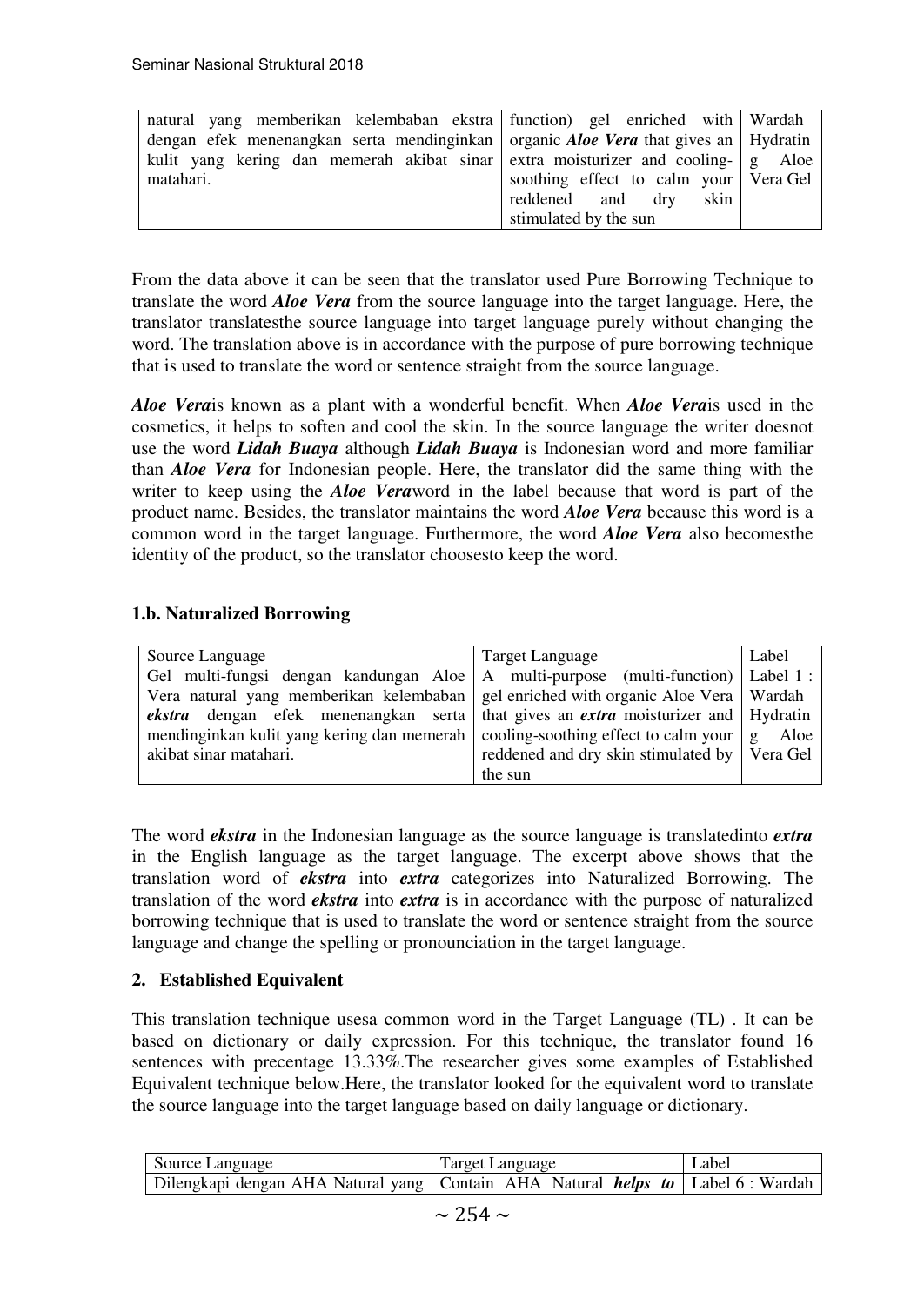| membantu mengangkat sel kulit mati   remove dead skin cells and   White |                             |  |  |             | Secret |
|-------------------------------------------------------------------------|-----------------------------|--|--|-------------|--------|
| dan regenerasi sel-sel kulit.                                           | promote cells regeneration. |  |  | Night Cream |        |

The researcher finds a sentence that can be categorizedinto Established Equivalent Technique. The sentence *membantumengangkatselkulitmati*in the Indonesian laguage as the source language is translated into *helps to remove dead skin cells* in the English language as the target language. Established Equivalent technique usesa daily language to translate source language (SL) into the Target Language (TL).

Established Equivalent technique is different from Literal Translation technique. Established Equivalent technique does not translate the source language into target language, word by word. It can be seen below.



In this techique, the translator focussed to get the equivalent word to translate source language into target language so can deliver the message to the readers.

#### **3. Literal Translation**

This translation technique translatesthe data, wordbyword into the Target Language (TL). In this research, the researcher found 12 data with presentage 10%. The researcher gives some examples of Literal Transation technique below.

| Source Language                                                                       | Target Language       | Label |
|---------------------------------------------------------------------------------------|-----------------------|-------|
| Diperkaya dengan Vitamin E, Pro Enriched with Vitamin E, Label 5: Wardah White        |                       |       |
| Vitamin B5 dan Hyaluronic acid yang $ $ Pro Vitamin B5 and SecretIntense              |                       |       |
| memberikan kelembaban dan nutrisi <i>Hyaluronic Acid</i> help to Brightening Essence. |                       |       |
| bagi kulit.                                                                           | maintain moisture and |       |
|                                                                                       | nourish to your skin. |       |

Here, the translator translated the sentence *Diperkayadengan Vitamin E, Pro Vitamin B5 dan Hyaluronic acid* in the Indonesian language as the source language into *Enriched with Vitamin E, Pro Vitamin B5 and Hyaluronic Acid* in the English language as the target language used Literal Translation Technique.The translation above is compatible with the purpose of Literal Translation Technique thatis used to translate the data, wordbyword into the Target Language (TL).

# SL = **Diperkayadengan vitamin E, pro vitamin B5 dan hyaluronic acid.**

TL = **Enriched** with vitamin E, pro vitamin B5 and hyaluronic acid.

| Source Language                                                                    | Target Language | Label |
|------------------------------------------------------------------------------------|-----------------|-------|
| Kandungan Vitamin E, Pro Vit B5 dan   Vitamin E, Pro Vit B5 and   Label 6 : Wardah |                 |       |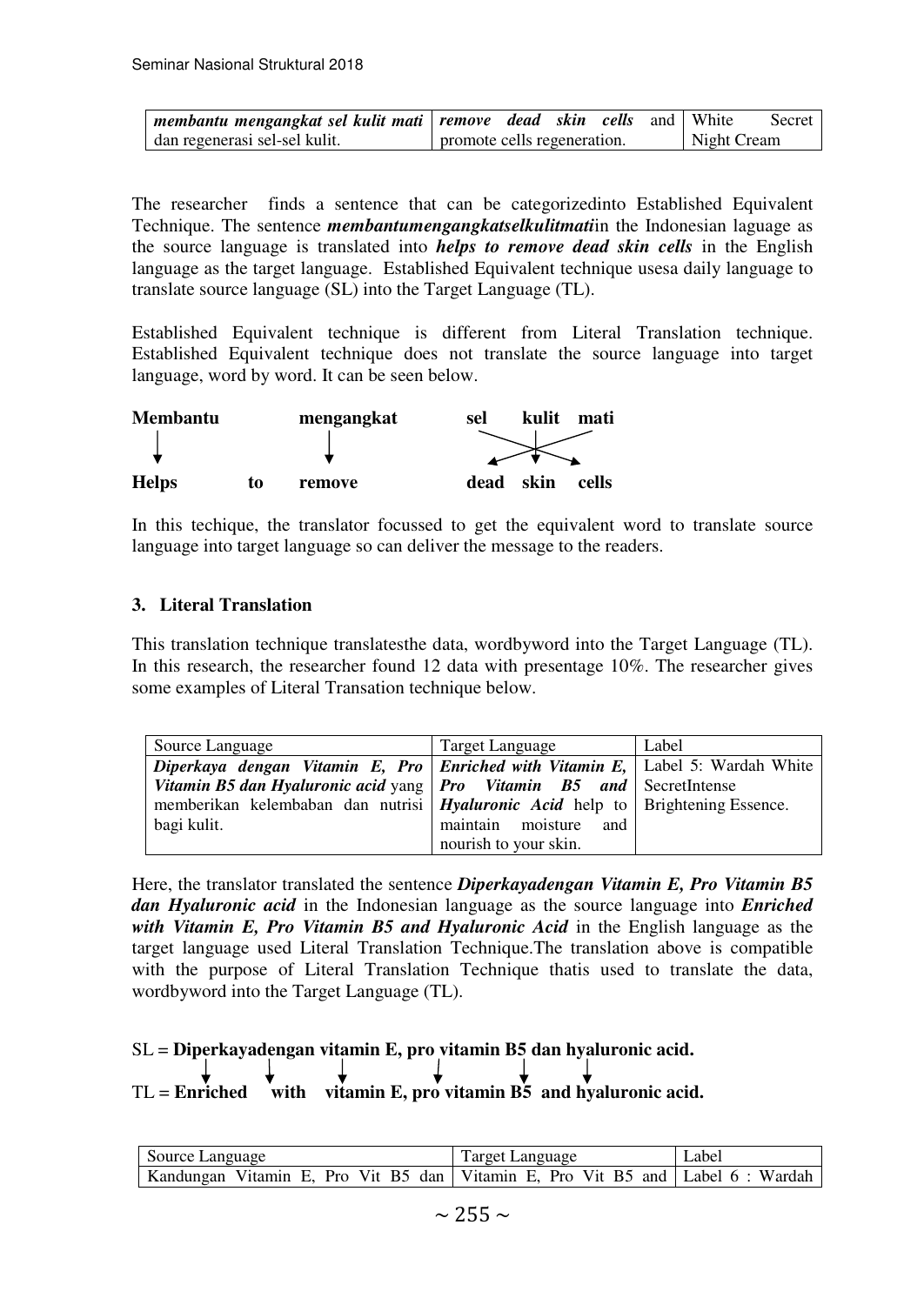| Hyaluronic Acid <i>memberikan kelembaban</i>   Hyaluronic |                                              | Acid | <i>give</i> White | Secret |
|-----------------------------------------------------------|----------------------------------------------|------|-------------------|--------|
| <i>dan nutrisi</i> bagikulitwajah.                        | <i>moisture and nutrition</i> to Night Cream |      |                   |        |
|                                                           | your skin.                                   |      |                   |        |

The researcher finds a sentence that can be categorized into Literal Translation Technique. The sentence *memberikankelembabandannutrisi* in the Indonesian laguage as the source language is translated into *give moisture and nutrition* in the English language as the target language. From the sentence in the excerpt above, the researcher analyzed the source language and target language below:

# SL =**memberikankelembabandannutrisi**  $TL = give \qquad \qquad \text{mois} \quad \text{true} \qquad \text{and} \qquad \text{Inutrition}$

 Based on the analysis above, it can be seen that the translator used Literal Translation Technique. The translation above is in accordance with the purpose of Literal Translation Technique that is used totranslate the data, wordbyword into the Target Language (TL).

## **4. Amplification**

This technique is used to add more details thatcannot be found in the SL (Source Language) by adding more information, explicative paraphrasing, without changing the whole meaning of the text. In this research the researcher found 9 data with precentage 7.5%. The researcher gives some examples below.

| Source Language                                                                                                                                                     | <b>Target Language</b> | Label |
|---------------------------------------------------------------------------------------------------------------------------------------------------------------------|------------------------|-------|
| Cara Pakai :Gunakan pada pagi Direction To Use : Apply Label 7 : Wardah White<br>hari, oleskan tipis merata pada   thoroughly into cleansed face   Secret Day Cream |                        |       |
| wajah dan leher yang telah and neck in the morning<br>dibersihkan.                                                                                                  | everyday.              |       |

Wardah White Secret Day Cream gives information to the readers about the steps to use the product. From the excerpt above, the researcher categorizes it into Amplification technique. The excerpt is compatible with the purpose of Amplification technique that is used to add more details by adding more informationin the TL (Target Language) that are not found in the SL (Source Language).

From the excerpt, itcan be seen that the Indonesian language as the source language is translated into English language as the target language with Amplification technique. The translator adds the word *everyday* in the target language in terms of giving information that Wardah White Secret Day Cream product can be used everyday especially in the morning.

In this technique, the translator should make sure if the meaning of the label doesnot changeeven the translator adds some informations. In this case, the word *everyday*would not change the meaning of the label because the product name Wardah White Secret Day Creamalready shows that the customer can use this product everyday by the word **Day**.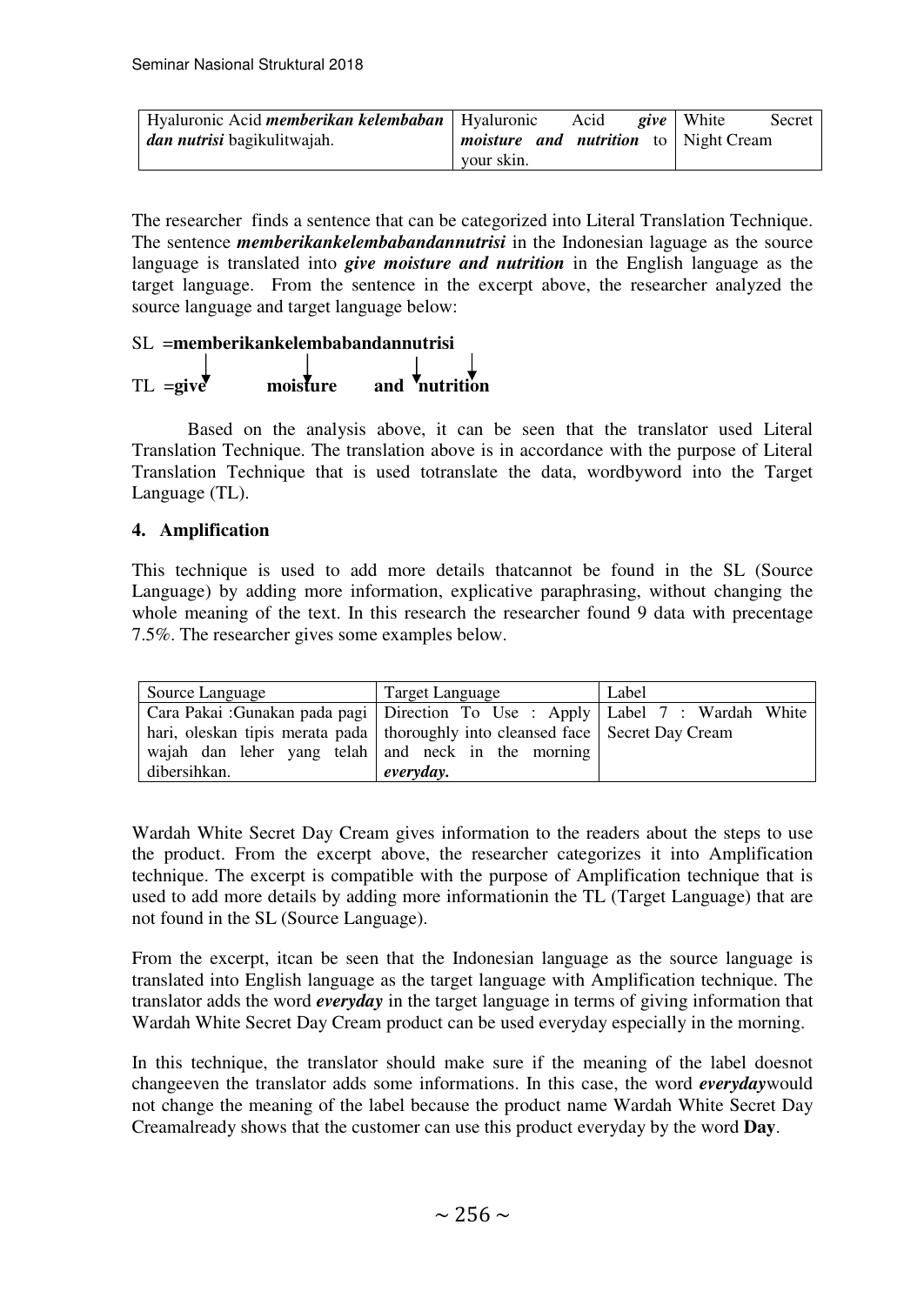| Source Language                                                         | Target Language                            | Label  |
|-------------------------------------------------------------------------|--------------------------------------------|--------|
| Dilengkapi dengan AHA Natural yang Contain AHA Natural Label 6 : Wardah |                                            |        |
| membantu mengangkat sel kulit mati dan helps to remove dead skin White  |                                            | Secret |
| regenerasi sel-sel kulit.                                               | cells and <b>promote</b> cells Night Cream |        |
|                                                                         | regeneration.                              |        |

From the data above, Wardah White Secret Night Cream product gives information to te reader that this product contains ingredients that help to handle the skin problems. After reading the excerpt above, the researcher categorizes it into Amplification technique. In accordance with the purpose of Amplification technique that is used to add more details by adding more informations in the TL (Target Language) not foundin the SL (Source Language) From the excerpt above, it can be seen that the Indonesian language as the source language is translated into the English language as the target language with Amplification technique. The translator addsthe word *promote* in the target language although there is no equivalent word in the source language.

By adding the word *promote* in the target language, the translator gives the information to the readers that Wardah White Secret Night Cream helps to increase the number of skin cells because this product containsAHA Natural as the ingredient. The requirement to use Amplification technique is that the translator should not reduce the message or changethe whole meaning of the text. If the translator doesnot add the word *promote*in the target language, it would not change the message of the label because the word *promote* in the text is addedto support the word *regeneration.* The word regeneration in the text means that the dead skin cells will replace with the new skin cells. The replacement is followed by the increasing of the skin cell number.

#### **5. Reduction**

This translation technique compressesthe information in Source Language (SL) to Target Language (TL) without changing the message from the Source Language (SL). The researcher found 6 data with precentage 5.04% in this research. The researcher gives some examples below.

| Source Language                          | Target Language                                                                         | Label |  |
|------------------------------------------|-----------------------------------------------------------------------------------------|-------|--|
|                                          | <b>Dilengkapi</b> Vitamin $E$   Vitamin $E$ as antioxidant and $ $ Label 10 : Wardah C- |       |  |
|                                          | sebagai antioksi dan serta   Allantoin that helps to   defense DD Cream                 |       |  |
| Allantoin yang membantu enchance natural | skin                                                                                    |       |  |
| regenerasi alami kulit.                  | regeneration.                                                                           |       |  |

From the data above, the sub-clause "**dilengkapi** Vitamin E sebagaiantioksidansertaAllantoin yang membanturegenerasialamikulit" is translated into "Vitamin E as antioxidant and Allantoin that helps to enchance natural skin regeneration" in the target language. Here, the word **dilengkapi** in the Indonesian language as the source language is not transferredinto the English language as the target language by the translator.

The researcher classifies the translation above into Reduction techniques. In accordance with the purpose of Reduction techniques that is used to compress the information in Source Laguage (SL) to Target Language (TL) is without changing the message from the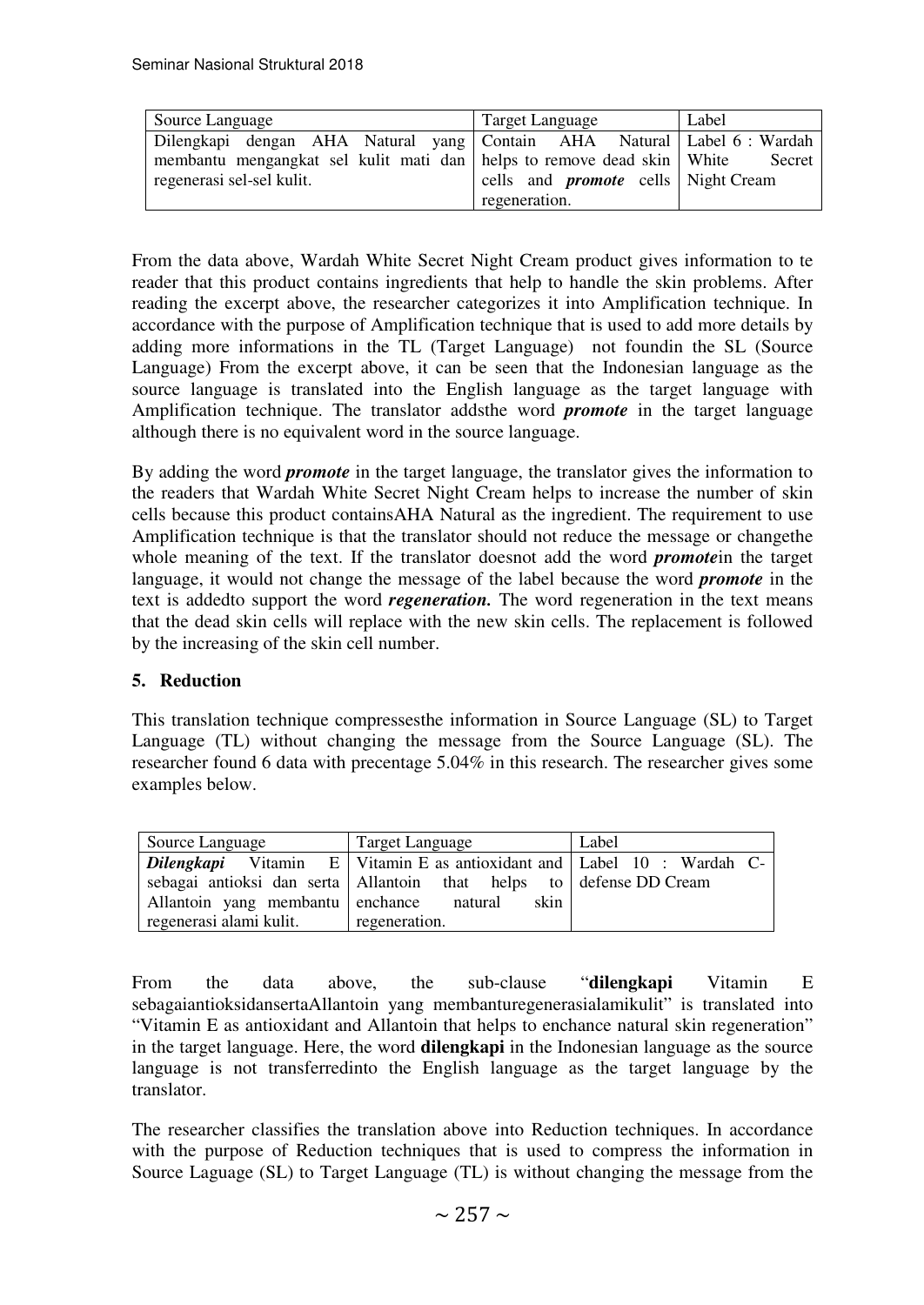Source Language (SL). Based on the context, the word **dilengkapi** means that Wardah Cdefense DD Cream product contains Vitamin E and Allantoin as the ingredients. Here, the message in the label will not change although the word **dilengkapi** is not transferredin the target language. It is because Wardah C-Defence DD Cream still contains Vitamin E and Allatoin.

| Source Language                                                                           | Target Language                 | Label |
|-------------------------------------------------------------------------------------------|---------------------------------|-------|
| <b>Kandungan</b> Vitamin E, Pro Vit B5 dan   Vitamin E, Pro Vit B5 and   Label 6 : Wardah |                                 |       |
| Hyaluronic Acid memberikan kelembaban   Hyaluronic Acid give   White Secret Night         |                                 |       |
| dan nutrisi bagi kulit wajah.                                                             | moisture and nutrition to Cream |       |
|                                                                                           | your skin.                      |       |

The researcher classifies the translation above into Reduction technique. In accordance with the purpose of Reduction technique that is used to compress the information in Source Laguage (SL) to Target Language (TL) is without changing the message from the Source Language (SL).

From the data above, the sentence "*Kandunganvitamin E, Pro Vit B5 dan Hyaluronic Acid memberikankelembabandannutrisibagikulitwajah"*istranslated into "*Vitamin E, Pro Vit B5 and Hyaluronic Acid give moisture and nutrition to your skin"* in the target language. Here, the word *Kandungan*in the Indonesian language as the source language is not transferredinto the English language as the target language by the translator.

The word *Kandungan*in the source language means that Wardah White Secret Night Cream product contains several ingredients such as Vitamin E, Pro Vit B5 and Hyaluronic Acid that give moisture and nutrition to the skin. Here, the translator doesnot translatethe word *kandungan.*

## **6. Transposition**

This translation technique changesthe grammatical category in Source Language (SL) to Target Language (TL) because of the different language structure between Source Language (SL) and Target Language (TL). The researcher found 1 data with precentage 0.84% in this research. The researcher analyzes the technique below.

|                                  | Source Language                                                          | Target Language            | Label        |
|----------------------------------|--------------------------------------------------------------------------|----------------------------|--------------|
|                                  | Dilengkapi dengan AHA Natural yang Contain AHA Natural helps to Label 6  |                            |              |
|                                  | membantu mengangkat sel kulit mati dan remove dead skin cells and Wardah |                            |              |
| regenerasi <i>sel-sel</i> kulit. |                                                                          | promotecells regeneration. | White Secret |
|                                  |                                                                          |                            | Night Cream  |

The researcher finds a word that can be categorized into Transposition Technique. From the excerpt above, it can be seen that the word *sel-sel* in the Indonesian language is translated into *cells* in the English language. This is in accordance with the purpose of Transposition technique thatchanges the grammatical category in Source Language (SL) to Target Language (TL). The word *cells* in the target language is from the word cell that addsthe suffix –s to changes the grammatical noun as the plural object. The word *cells* is the translation of *sel-sel*.